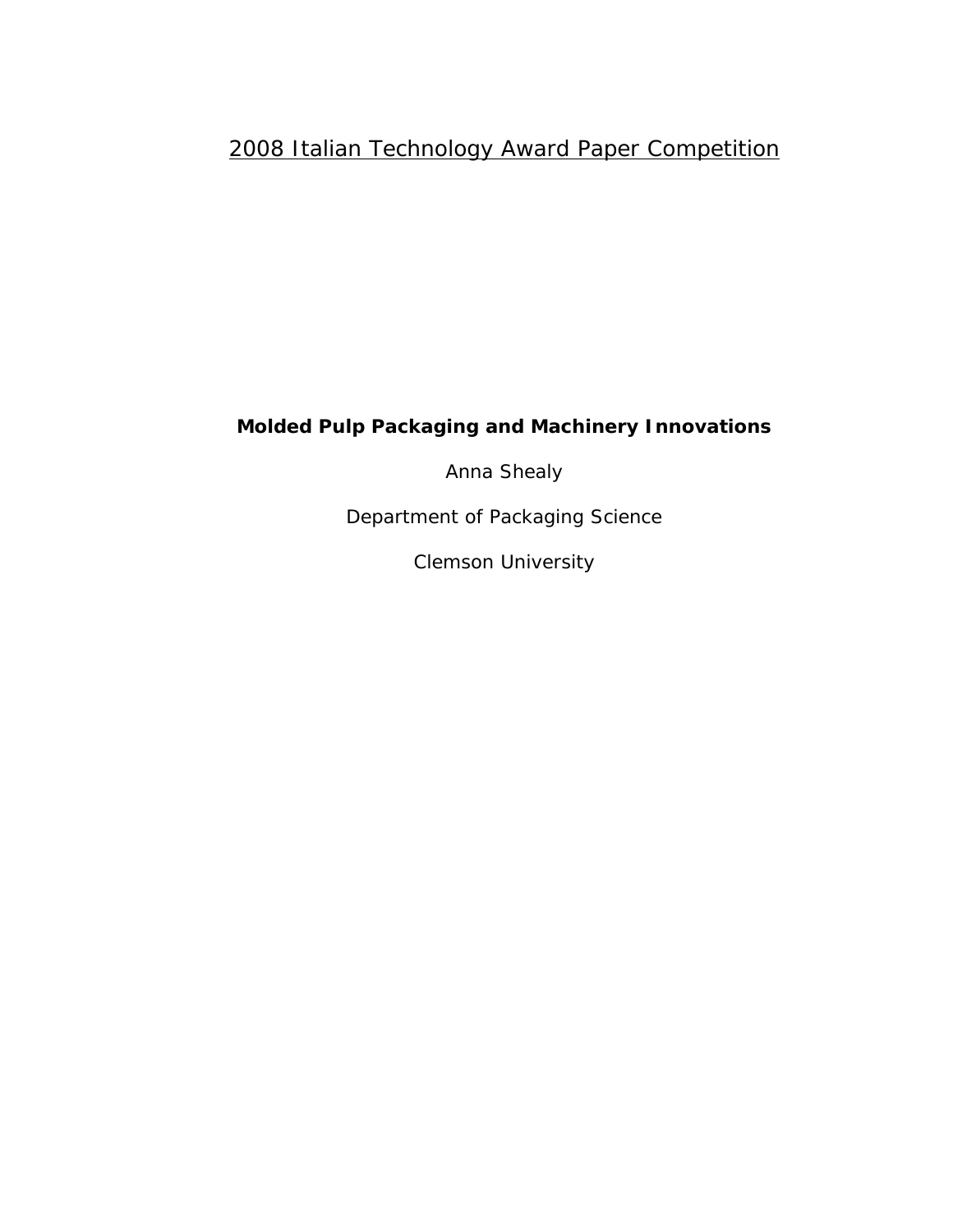In the packaging industry today, there is a big push for sustainable packaging. Most people are in agreement that greenhouse gases are affecting the environment in a negative way, and every company wants to appear more green or eco-conscious with their packaging. With the emphasis on sustainability at major companies like Wal-Mart, many manufacturers are taking a close look at how their materials are made and the energy needs they create. Besides being 'green' in the environmental sense, many companies are realizing that the changes they are making are 'green' in the economic sense, with cost savings and environmentally conscious consumers looking for these products. As companies are being pushed to create more sustainable packaging, in turn, they are pushing machinery manufacturers to create machinery that is more sustainable, efficient, and can use sustainable or recycled materials to create packages.

One of the first machines to exploit its sustainable technologies is the PAKIT 100™. This machine was designed with efficiency and sustainability in mind. PAKIT Technologies has a comprehensive website (PAKIT) that provides information on their machinery and processes. The company believes it has a real advantage over machinery that makes the typical thermoformed pulp packaging due to of several new innovations. PAKIT technology says, 'The PAKIT 100 is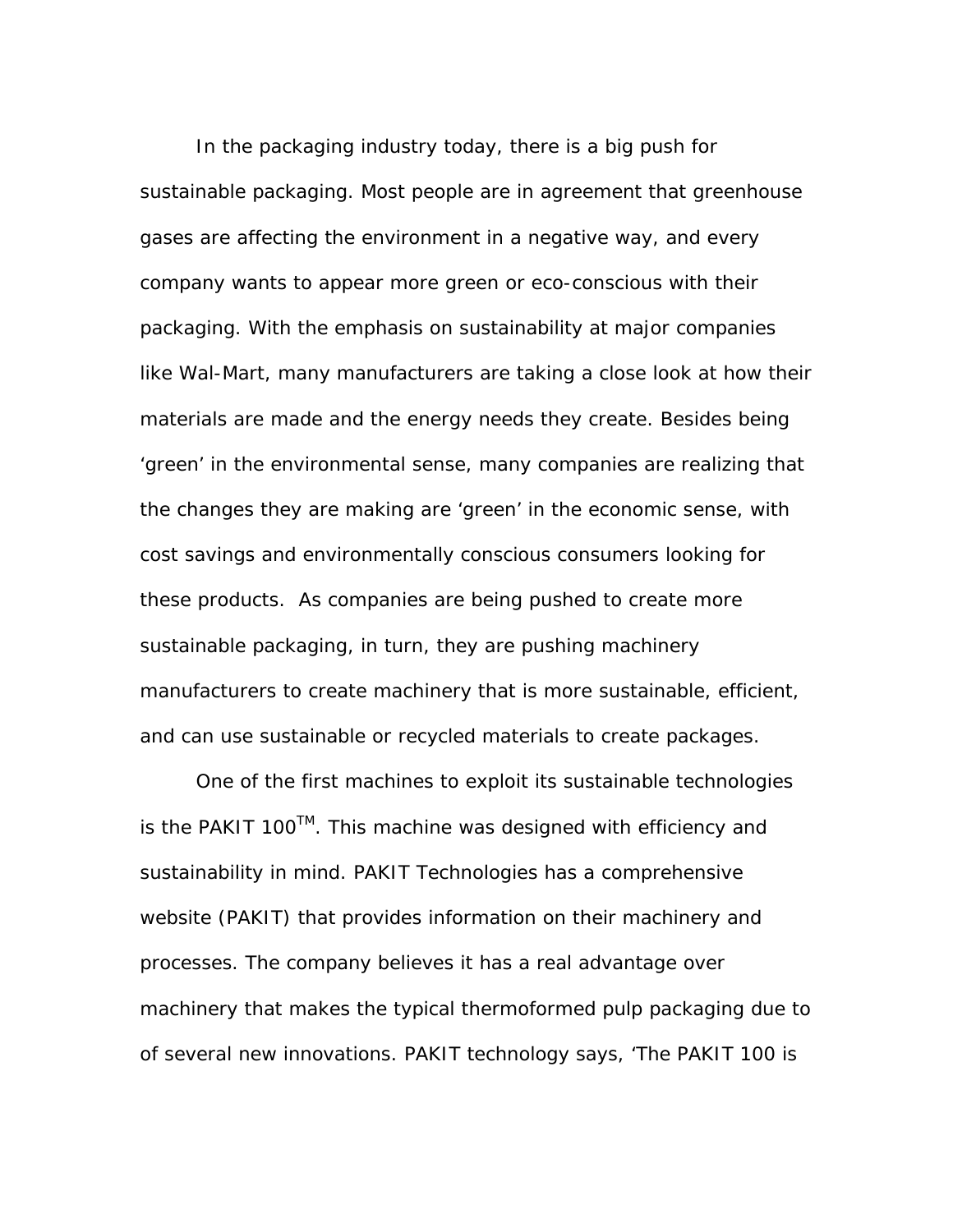designed for high-volume production of a high value packaging medium using less energy, labor and natural resources than alternative fiber molding techniques. (PAKIT)' Technological advances such as a closed loop water system and microwave drying are also key sustainability features.

Molded pulp packaging is not new technology. It is assumed that artisans in early Oriental, Egyptian, and Greco-Roman civilizations experimented with screen felting of vegetable fibers into sheets of paper. These artisans quickly learned to emboss the screening material to create contours (Brody & Marsh, 1997). It is even believed that wall and ceiling molding artifacts from these civilizations were created like this (Brody & Marsh, 1997).

The Wiley Encyclopedia of Packaging Technology defines molded pulp as, "three-dimensional packaging and food-service articles that are manufactured by forming from an aqueous slurry of cellulosic fibers into discrete products on screened, formaminated molds in a process analogous to continuous-sheet cylinder-board paper making (Brody & Marsh, 1997)." Molded pulp packaging has been used as dunnage since World War I.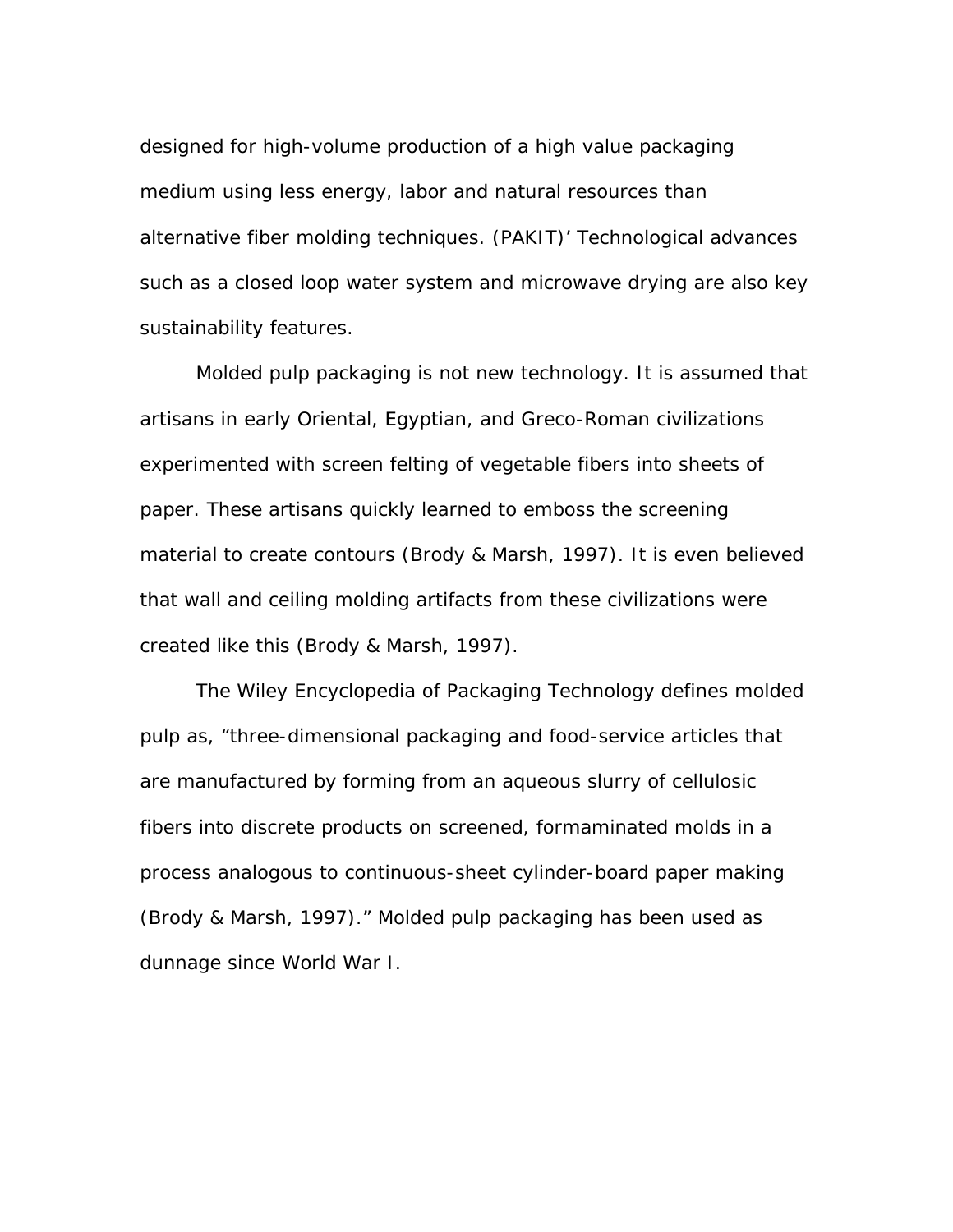

**Figure 1: EPS Trays Compared to Nested PAKIT 100 Products (PAKIT)** 

Today, molded pulp packaging has become the sustainable alternative to expanded polystyrene (EPS) packaging. Molded pulp serves as a protective packaging material used to transport fragile foods like eggs. The recycling process for molded pulp packaging is fairly straightforward and new molded pulp products can be easily made of recycled materials. In addition, molded pulp can be

less expensive than expanded polystyrene. Expanded polystyrene packaging is petroleum based and with recent concerns about availability and sustainability of oil, many companies have begun looking for alternatives.

Molded pulp is not only considered more environmentally friendly, but recent tests conducted by independent university researchers have revealed that molded pulp reduces G forces more effectively than expanded polystyrene and dampens vibrations three times more effectively ("The search for sustainability: Paper", 2007.) Other benefits of molded pulp include the capability to nest, no static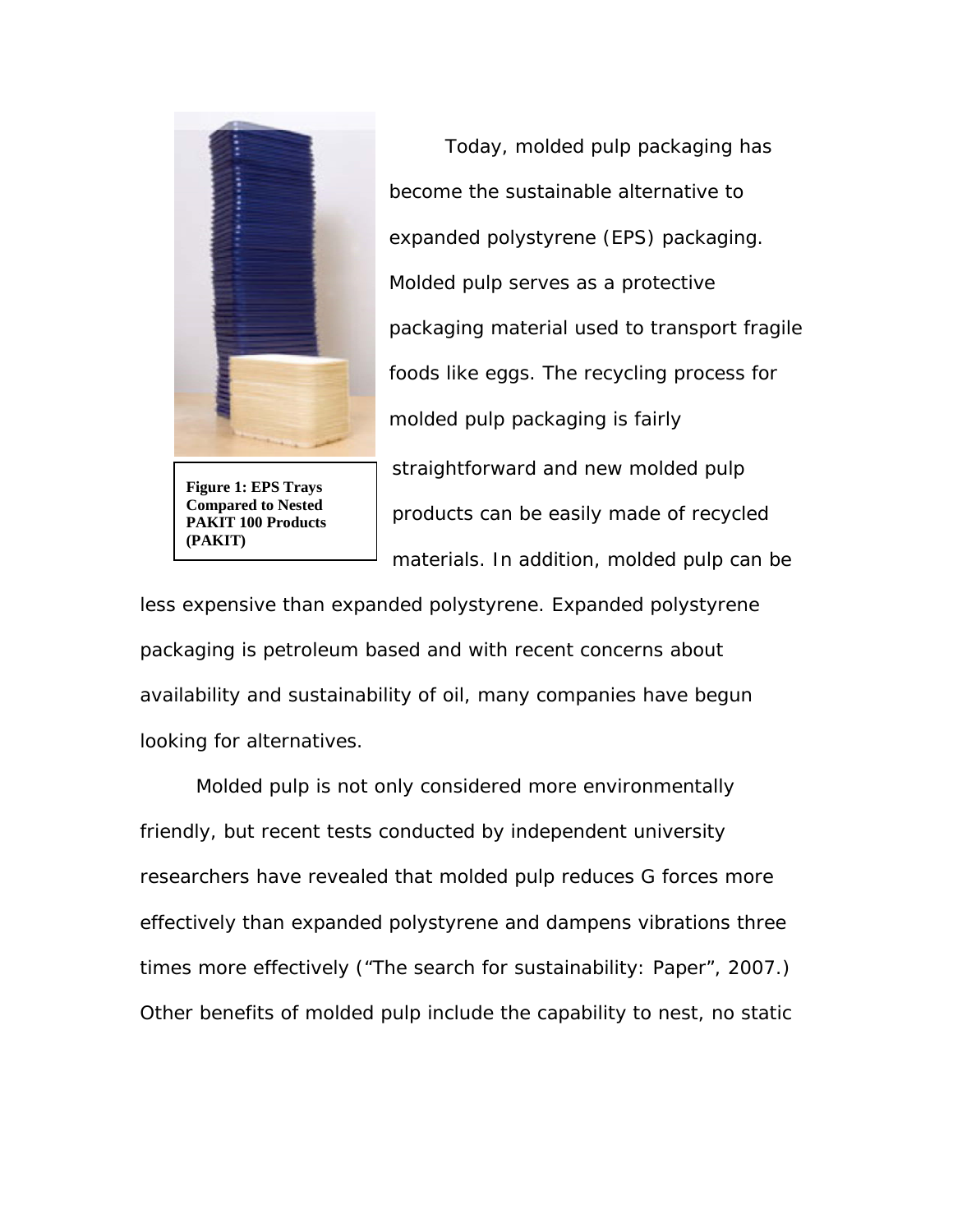electricity concerns, environmental and marketing advantages, and fewer international restrictions.

Recently, one of the largest independent produce wholesalers in the United States, Four seasons Produce Inc., began using molded trays made of palm fiber for its produce packaging. The company decided to launch this new packaging on earth day to draw even more attention to the company's environmental efforts. The company chose to use trays from Earthcycle Packaging for the company's organic produce. The trays made of palm fiber are said to compost in less than 90 days. These trays are more expensive than what the company was previously using, but they are expecting to make up the difference by expanding distribution (Lingle, 2007).

Palm fiber was once considered a waste product that would, typically, be landfilled or incinerated. With new technology, this waste material is being made into food grade packaging that can be biodegraded through commercial or municipal composting. Palm fiber reduces the impact on landfills and incineration, and is made from a renewable agricultural biomass. It is extremely easy to grow and clearly sustainable.

Palm fiber, along with many other materials that can be used for molded pulp packaging, has been certified by the Biodegradable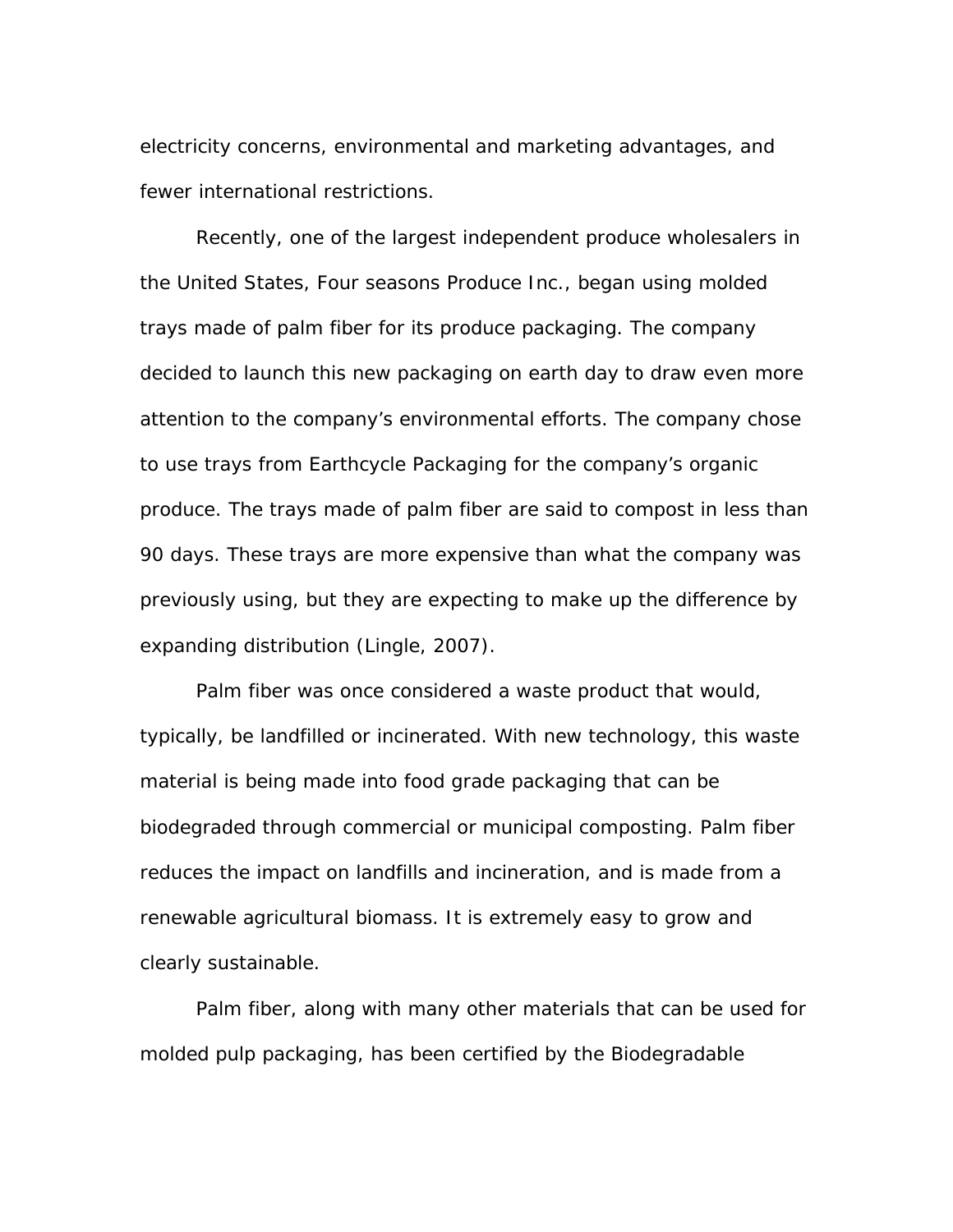Products Institute (BPI) as safe for commercial or municipal composting. The Biodegradable Products Institute (BPI) has created a list of many materials that currently pass the ASTM D6400 and ASTM D6868 testing requirements for biodegradability. These materials are certified with a label that can be placed on the packaging to tell the consumer that the packaging is safe to compost at either commercial or municipal facilities.

There are two very basic methods used in creating molded pulp packaging: plain molding and precision-molding. Plain molding refers to more rugged applications like corner posts used in transport or egg cartons that have been hotpressed and graphics applied. These are usually produced on highly automated and productive machinery.

Precision molding is different because of the way the molded pulp is dried. Water is removed by compaction and heat. This creates a smoother, usually denser, more contoured and more precisely dimensioned product than plain molding. The PAKIT 100 would fit into the precision molding category however it is a highly automated process.

The process starts with the pulping of a cellulose fiber material (virgin or recycled). Suitable and potentially available raw materials that could be used are: bagasse, wood pulp, hemp, kenaf, and palm.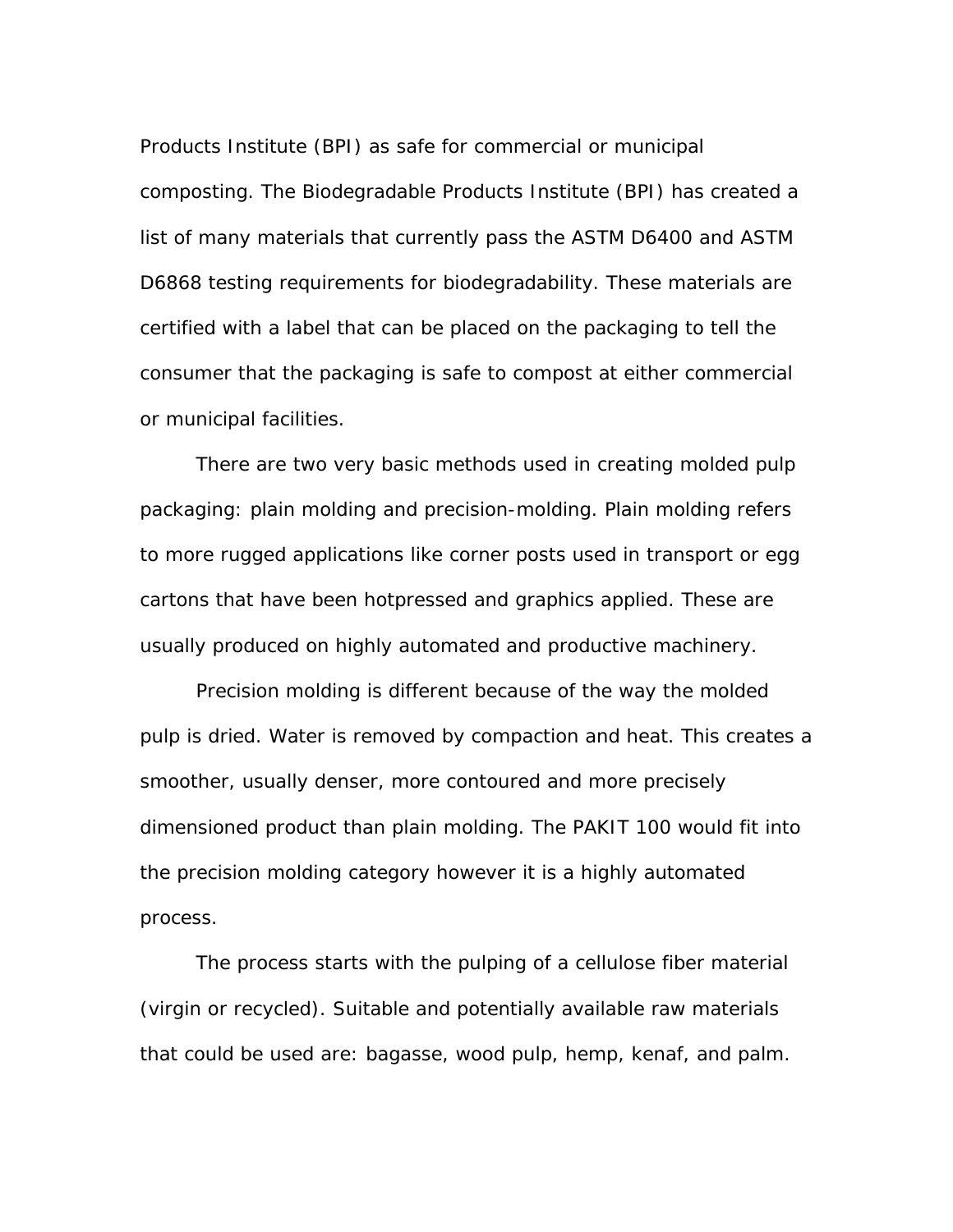This wide selection could allow the customer to utilize locally available materials with less transportation cost and by minimizing the energy used to bring the material to the point of processing, while supporting a local economy.

These alternative materials are becoming more popular than traditional wood based sources. The quick growing times for many of these non-wood cellulose fiber materials makes them a very sustainable choice. Many of these materials are certified by the Biodegradable Products Institute.

After pulping, the material is mixed with chemicals or additives specific to the end user. The mix then moves on to the 'forming unit', which is a servomotor driven piece of machinery that uses PAKIT's proprietary sintered tooling. The fibers are deposited onto the sintered forming tools with the use of a vacuum to pull the fiber mix evenly over the mold. Traditionally, the slurry is pumped into a mold which



forms the shape with heat and a screen on one side of the mold. The screen is used to draw out the excess water with a vacuum. The tools used in the PAKIT 100 are closely matched male and female dies that are smooth. These dies create a smooth

**Figure 2: Printability of PAKIT Products**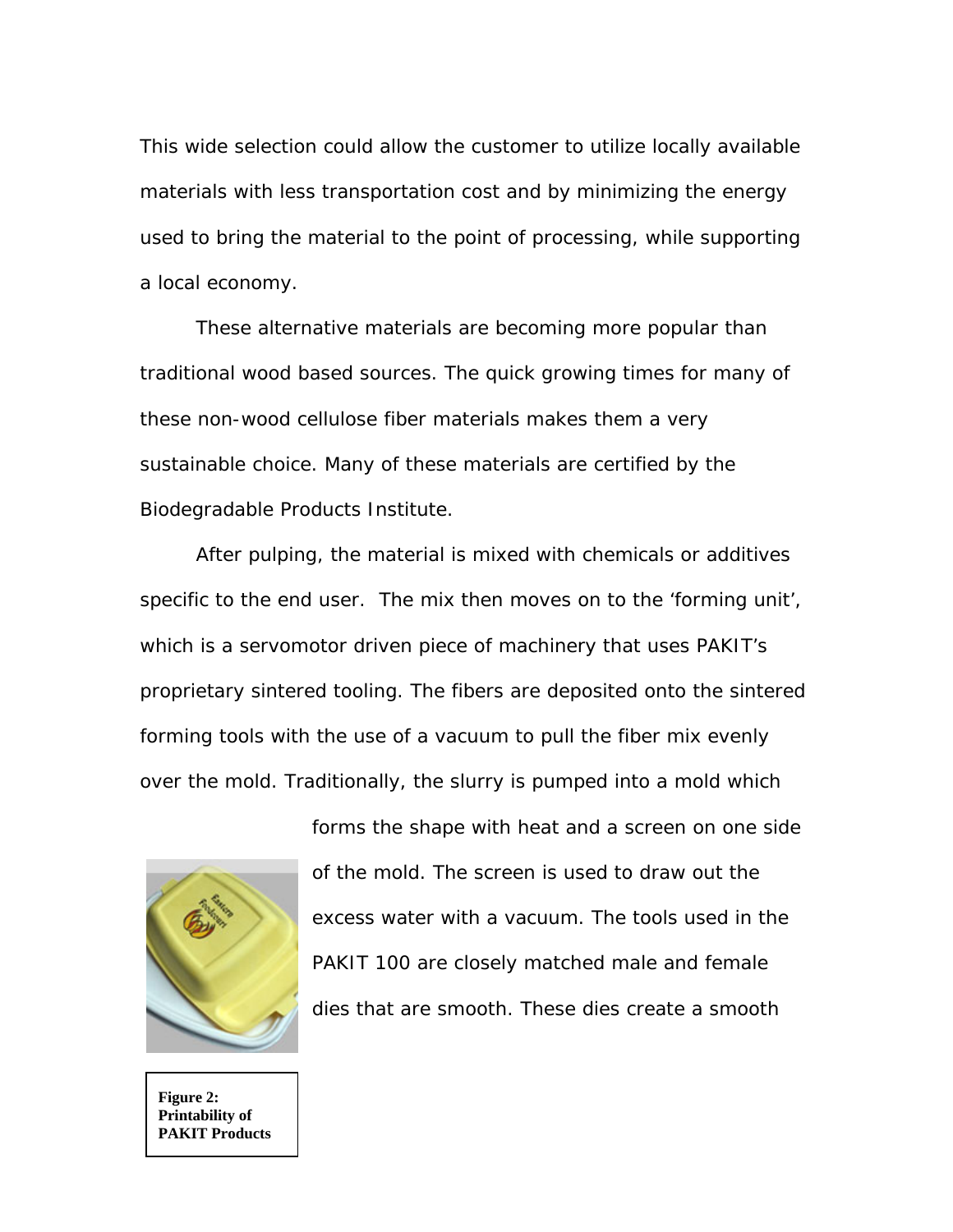finish on both sides of the formed product because there is no use of a screen.

The forming process is a three-stage process, beginning with the pulp being heated and pressed three times. Heating and pressing helps to begin to dry the product by reducing water levels down to about 30%. Since product drying is initiated during the forming process, production rates can increase and prevent some problems such as micro cracking, strength loss and warping. These quality problems can be caused during drying for various reasons such as attempting to dry to fast, over drying, or uneven drying.



**Figure 3: PAKIT 100 Three-Stage Process (PAKIT)** 

The three-stage heating and pressing process increases the fiber density, smoothes the product surfaces, and creates tension in the fiber network, thereby creating a stronger and stiffer product. Since the forming process creates a stronger product, the walls of the molded products can be thinner than conventional molded pulp packaging with a lower risk of deformation or cracking during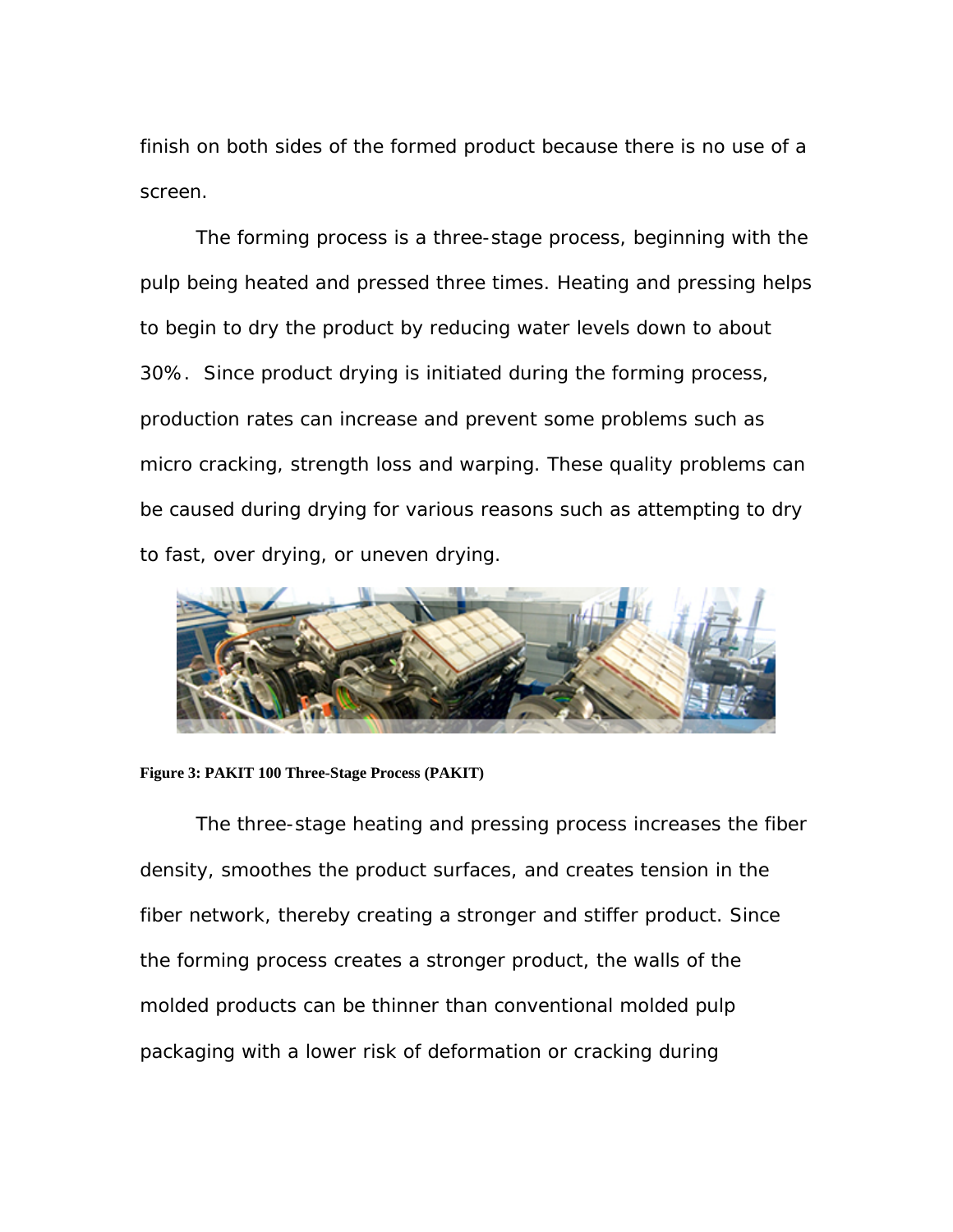production or shipping. This technology allows users to create products with complicated shapes such as, "compartmental plates, clamshells and trays for the food industry, protective packaging for the electronics and pharmaceutical industries. (PAKIT) "

Once the molded fiber product has exited the forming unit, it is sent to the drying unit. The compact drying unit on the PAKIT 100 is a specially designed microwave dryer. This machine was the first machine to successfully use a microwave dryer. The microwave dryer helps concentrate the energy where drying is required, and used to dry the molded pieces to the desired moisture level. Due to the fact that the PAKIT 100 machine utilizes only electric energy, a variety of renewable energy sources are available for the electric energy.

The dried molded pieces can enter one of several post-treatment processes such as lamination, printing, trimming, punching, stacking, bagging, and/or coating. These treatments are based on specific enduser needs. Many of these post-treatment processes can increase the value and potential markets for molded pulp products. Some manufacturers have laminated a thin thermoplastic film to one surface of the molded fiber product by a vacuum-thermoforming process. This creates a package that can be used for frozen meals and considered "dual oven-able". Molded pulp trays laminated with PET can withstand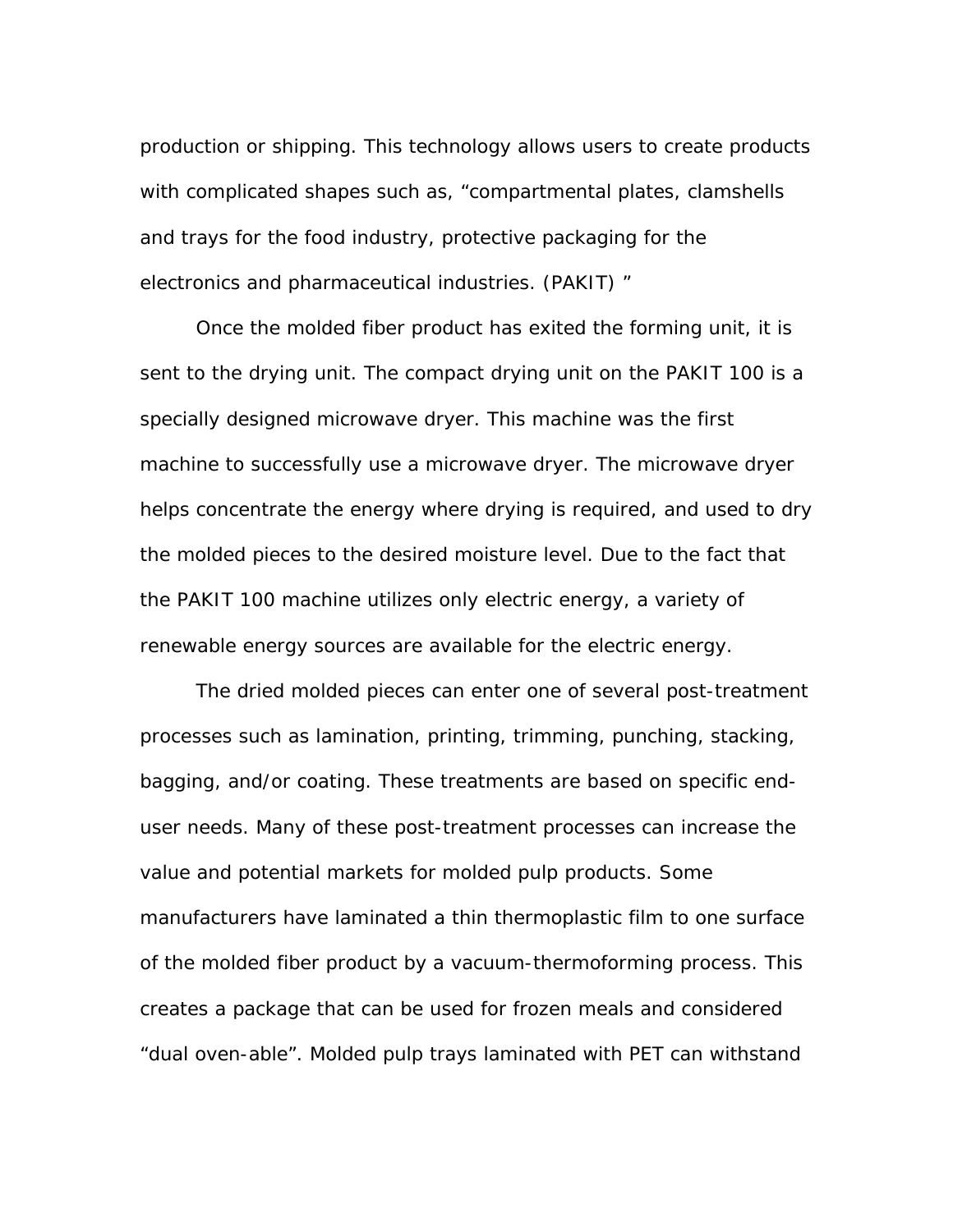oven temperatures of 400 degrees F (Brody & Marsh, 1997). This allows freedom as the product can be taken directly from the freezer and put into the microwave or oven.



**Figure 4: PAKIT 100 Process Flow Diagram (PAKIT)** 

The active platen area on the PAKIT 100 is 49.6 inches by 22 inches (1260 mm x 560 mm) allowing it to produce a wide range of product sizes. The drop rate is about 5-7.5 drops per minute or 350 – 450 drops per hour. Although slower than other molded pulp manufacturers, the process is faster than other thermoformed processes. Currently, the maximum product height is just 3.94 inches (100 mm) with a draw angle of 12 degrees for most products, which could limit some applications. The draw angle would have a possibility of being less depending on the height of the product.

The proprietary sintered tooling that is such a critical component on the PAKIT 100 machine is designed for fast change over. The machine parts and dies are easily changeable and are cheaper than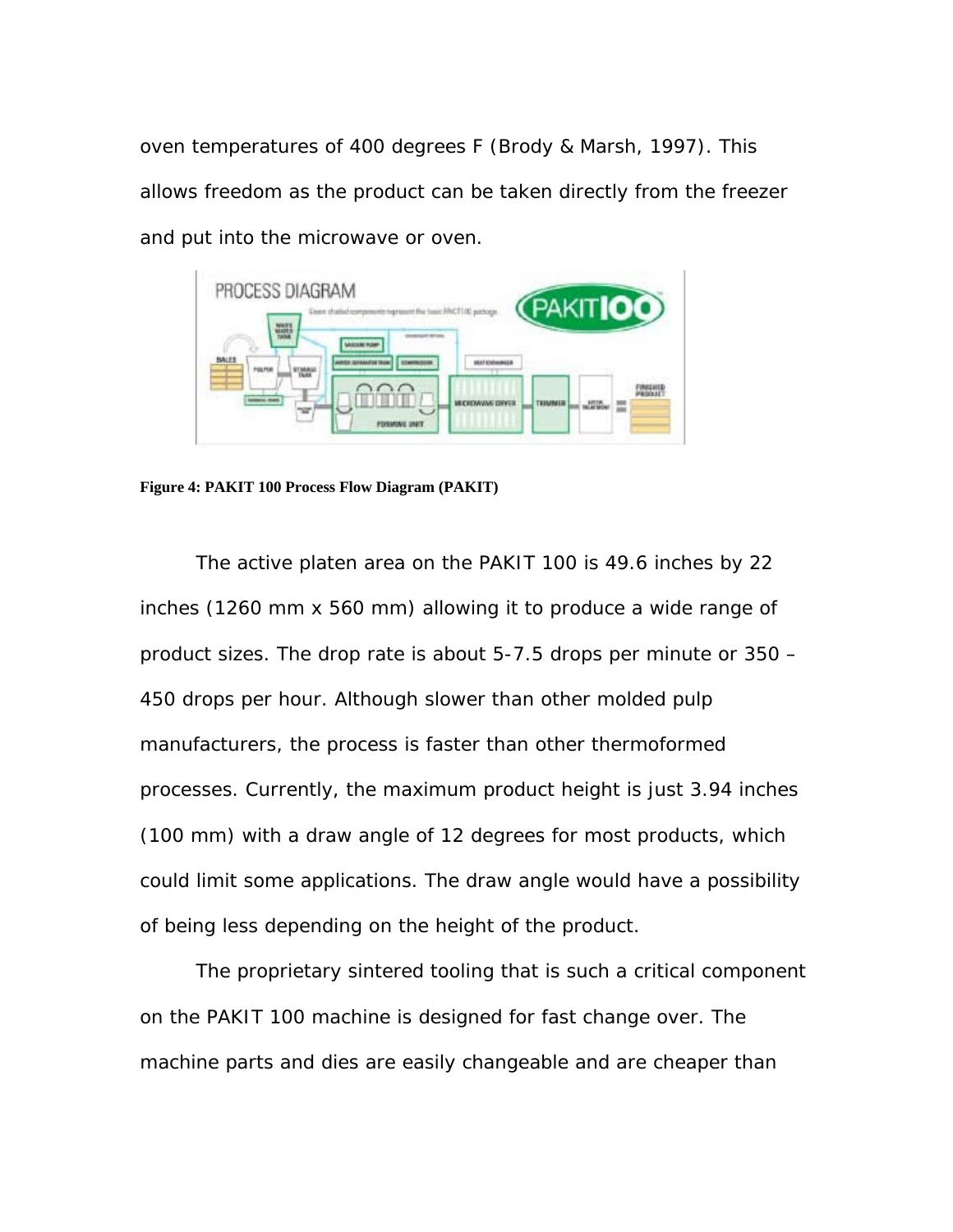conventional tooling according to PAKIT. PAKIT has a full-scale tooling center that uses advanced milling equipment allowing for new tooling to be made quickly and economically. A new mold can be processed in four weeks and a replacement mold can be processed in as little as two weeks.

An additional feature of the PAKIT 100 machine is that all water from the forming unit and steam from the microwave dryer is recovered. This "closed-loop" machine design for water recycling is unique and innovative for the PAKIT machine. The ability to recycle and reuse water in this machine makes the machine environmentally friendly while providing substantial cost savings. An additional labor cost can also be saved due to the fact that up to three PAKIT machines can be run by just two operators, unlike other competitors.

Molded fiber packaging from the PAKIT machine can be used as an alternative to petroleum-based plastics. Molded pulp materials can be biodegradable, compostable or fully recyclable depending on the additives included in the formulations. The smoother surface of the PAKIT produced molded pulp products is printable, moisture resistant, freezer, microwave, and oven safe (up to 300 degrees F). These smooth surfaced products are also created to nest tightly, unlike PS products, therefore lowering transportation costs by putting more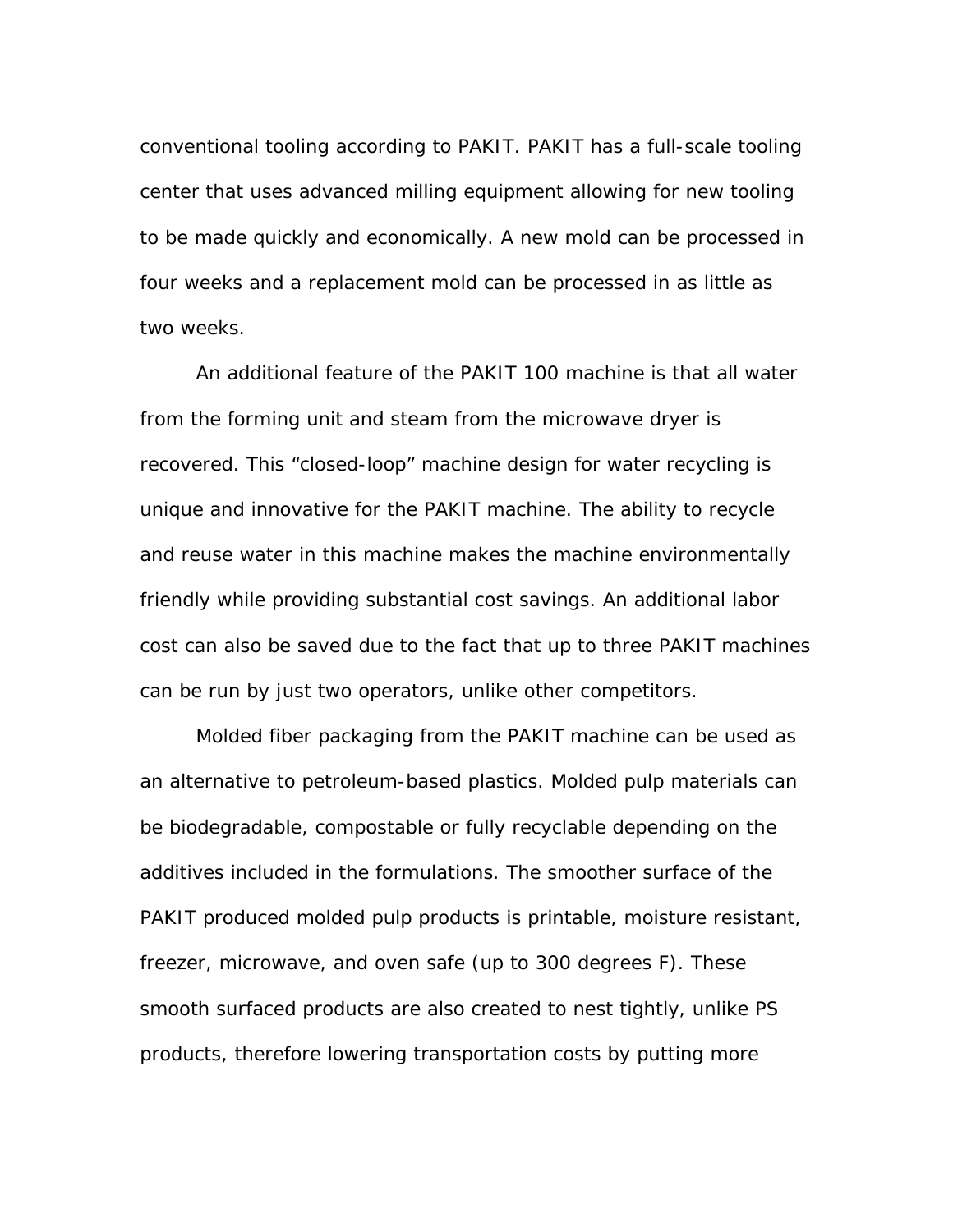containers per case and per truckload. These higher shipping densities also lower the environmental impact of the transporting, be reducing greenhouse gas emissions.

In certain applications, lower quality cellulose fiber materials might be able to be utilized without compromising the integrity of the end product. This feature allows manufacturers to easily alternate between recycled, virgin or other fiber sources for the production of their packaging components.

The PAKIT 100 was also designed to run quieter than current molded pulp machines thereby creating a more pleasant work environment for employees. The compact footprint of the machine allows converters to intentionally locate plants close to customer markets thereby decreasing warehousing, transportation and the overall environmental footprint of the package. The PAKIT 100 is an excellent example of a machinery manufacturer creating an efficient machine that is more sustainable than predecessors while creating a sustainable package.

Sustainable packaging technology is constantly growing and will continue to grow as retailers and consumers begin to expect more out of the packaging they purchase. Molded pulp, and other easily renewable, recyclable, and moldable fibers, are great alternatives for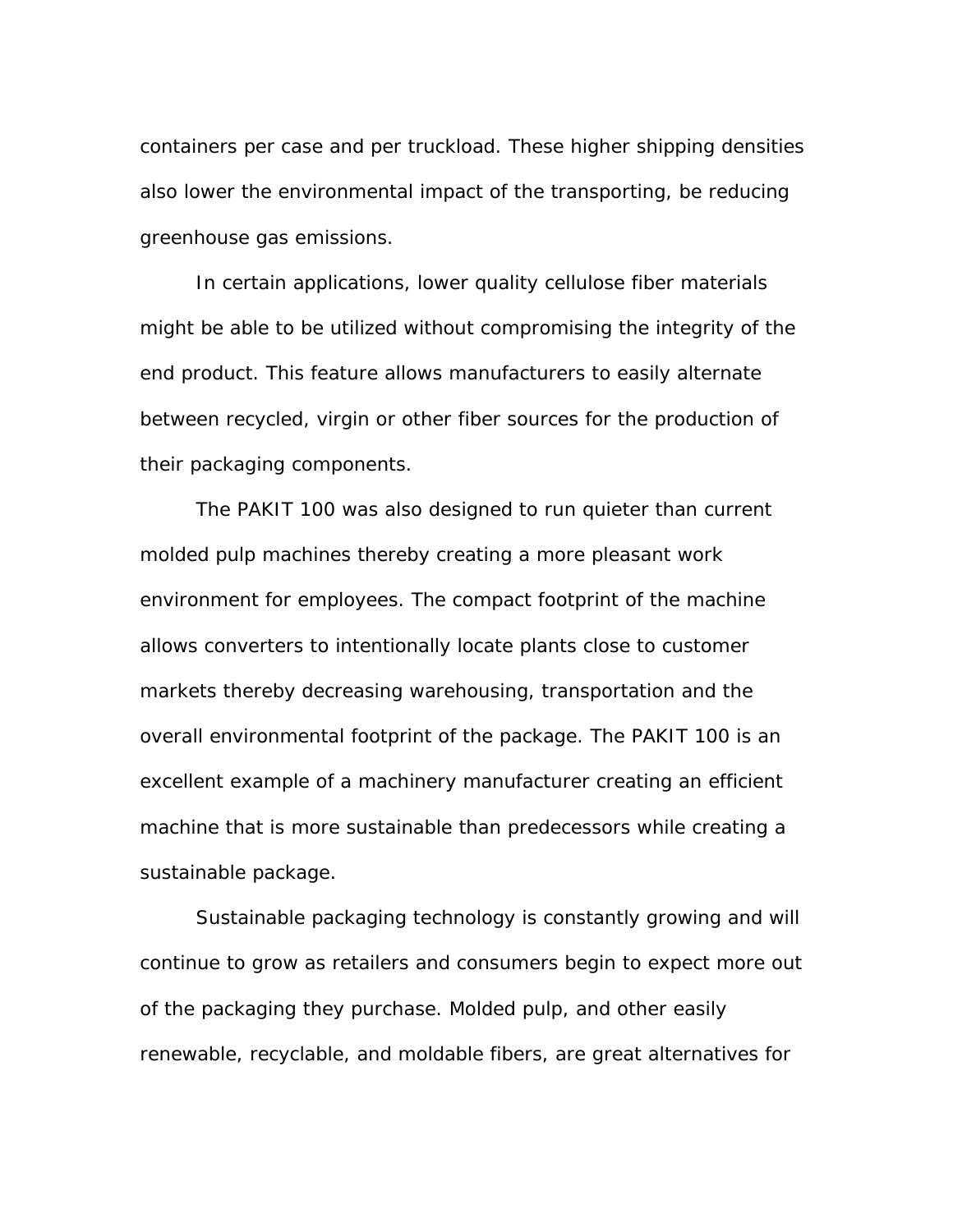many packaging applications. The ability or option to compost packaging may not be prevalent in all parts of the United States, but in many parts of the world it is. Just as recycling facilities at one time were not prevalent, the need and ability to recycle materials influence change. As packaging consumers become more knowledgeable of the ease of commercial composting and its environmental benefits, coupled with an increasing number of compostable packaging materials the demand for molded pulp packaging will change. Consumers will begin to realize that the packaging choices they make today effect the future generations, and they will continue to look to the packaging industry to provide them more sustainable packaging options. Machinery technology, like the PAKIT 100, is one example of such an option.